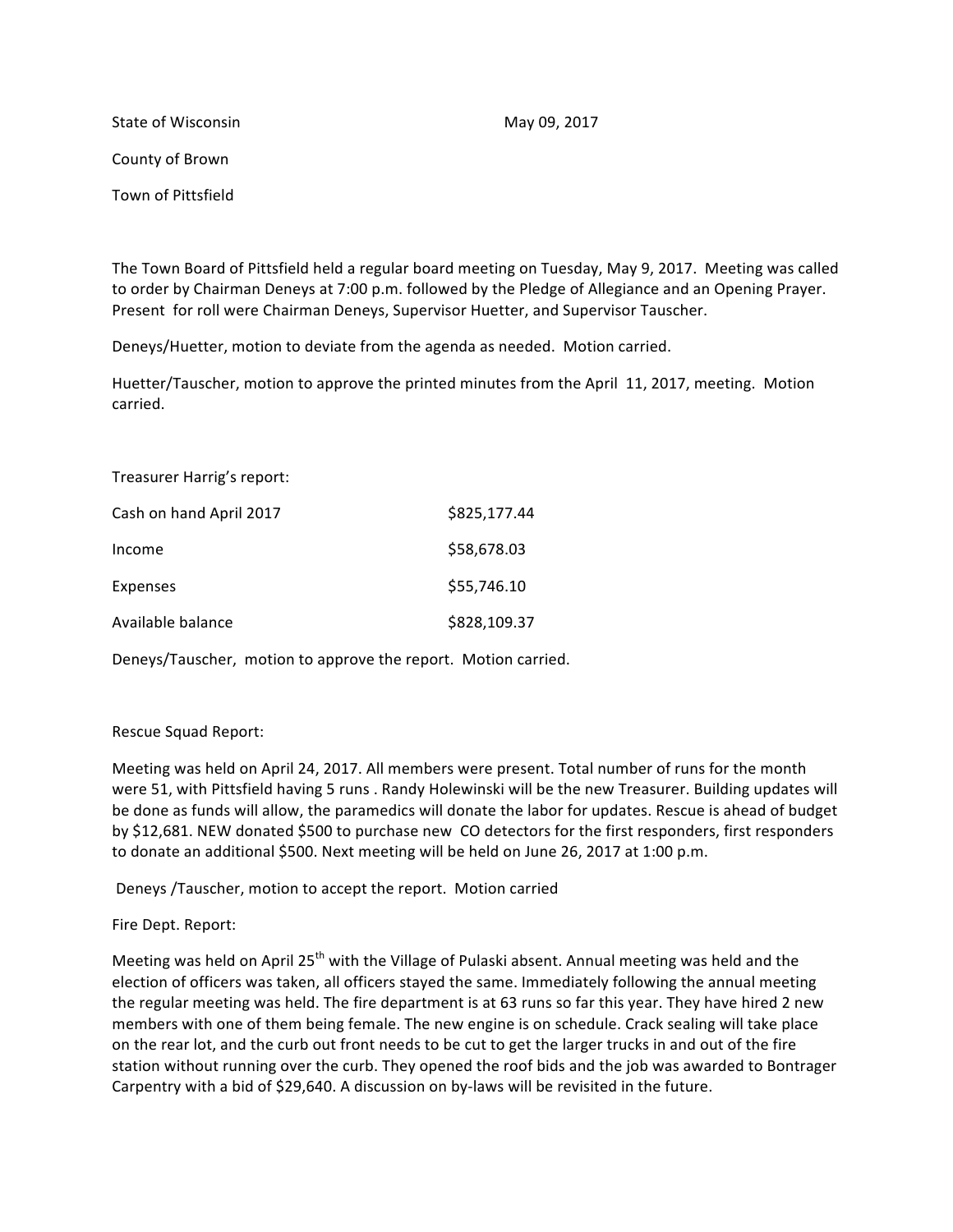Huetter /Tauscher, motion to accept the report. Motion carried

Community Park:

Working on the Comprehensive Plan. The clean-up day will be May  $20^{th}$  at 9:00 a.m.

Humane officer report:

Deneys/Tauscher, motion to receive and place on file the report from the humane officer. Motion carried.

Planning committee report:

1. 10 year update for comprehensive plan was discussed with Aaron from Brown County

2. Town Park Comprehensive plan was reviewed and will be revisited in June

3. Zoning Administrator report: Deb will inspect Matt Olson the week of May 15-19 and report to board, she will inspect the corner of Pineview and Silverbow about the gravel issue. Also discussed was a driveway off of Potter's Creek

Deneys/Huetter, motion to approve the report. Motion carried

Annual review of financials was presented by Greg Pitel of Schenck, and handed out copies of audit report.

Huetter/Tauscher, motion carried

Road Repairs:

Airport Dr parking issue due to Rugby matches in the area, motion was made to sign the north side of Airport Dr and the Mountion Bay trail area with NO Parking signs during Rugby Matches

Deneys/Tauscher, motion carried.

Discussions were had about the Glendale Road construction and School road construction update. Brookside Dr middle bridge and south bridge were also discussed. South St Augustine bridge was discussed.

Chip sealing estimate on Sunshine, Twin Elm, Airport, Hawthrone, Tall Pine and Big Sky was presented.

Motion to get bids prepared and posted for chip sealing all of the discussed roads, Deneys/Tauscher, Motion carried.

Dave Tyczkowski will be the New Public works employee that was hired.

Petition for bridge aid was signed

Deneys/Huetter motion to approve, Motion carried.